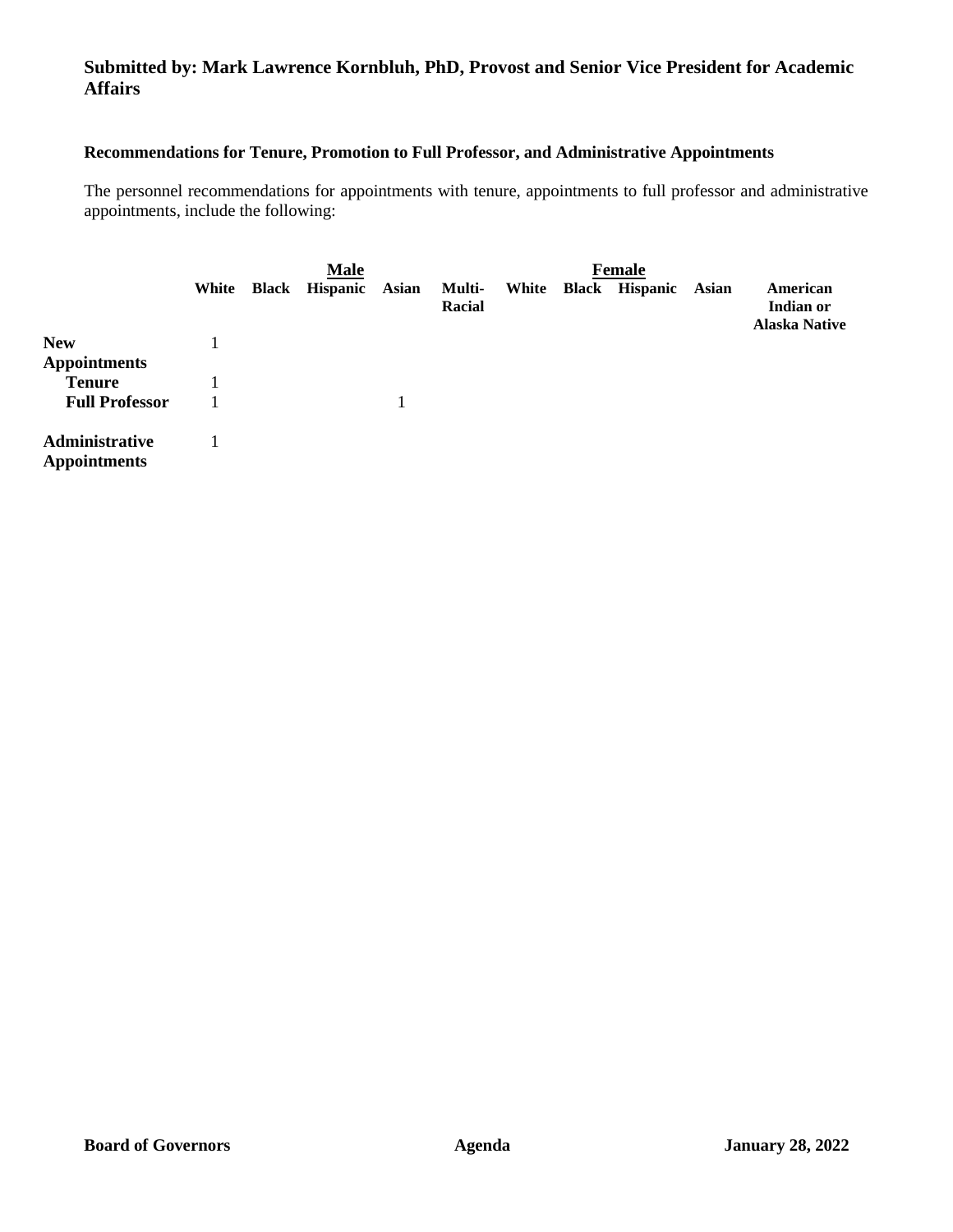## **Submitted by: Mark Lawrence Kornbluh, PhD, Provost and Senior Vice President for Academic Affairs**

**BOARD OF GOVERNORS WAYNE STATE UNIVERSITY**

### **PERSONNEL RECOMMENDATIONS**

The President presents the following recommendations:

#### **College of Education**

Sarah Lenhoff, Associate Professor, for appointment as the Leonard Kaplan Endowed Professor effective November 5, 2021 through August 14, 2026.

#### **College of Fine, Performing and Communication Arts**

Hasan Elahi, for appointment as professor with tenure per University year in the Department of Art effective March 1, 2022. Professor Elahi will serve as Dean. The recommendation for tenure is contingent upon a positive recommendation from the faculty of the Department of Art at a meeting to be scheduled.

#### **School of Medicine**

Gregory Auner, Professor, for renewal as the Paul U. Strauss Endowed Chair in Technology and Engineering Applications to Medicine (TEAM Chair) in the Department of Surgery effective March 15, 2015 through March 14, 2020, and March 15, 2020 through March 14, 2025.

Robert Folberg, for appointment as professor (clinical) in the Department of Pathology effective December 1, 2021. Professor Folberg will serve as Vice Dean of Medical Education.

Steven Ham, Assistant Professor (Clinical), for extension of appointment as the Peter Schotanus Endowed Professor of Pediatric Neurosurgery in the Department of Neurosurgery effective September 1, 2021 through August 31, 2022.

Donald Weaver, Department Chair, for appointment as the Grover C. Penberthy Endowed Professor in Surgery in the Department of Surgery effective January 1, 2021 through December 31, 2025.

Donald Weaver, Department Chair, for appointment as the Michael and Marian Ilitch Chair for Surgical Innovation in the Department of Surgery effective January 1, 2021 through December 31, 2025.

#### **Special Notes on Administrative Appointments**

#### **College of Fine, Performing and Communication Arts**

Hasan Elahi, for appointment as Dean, effective March 1, 2022, for a term of five years, subject to the pleasure of the President or his/her designee during the term of the assignment.

Matthew Seeger, for extension of appointment as Dean, effective January 1, 2022 through March 1, 2022, subject to the pleasure of the President or his/her designee during the term of the assignment.